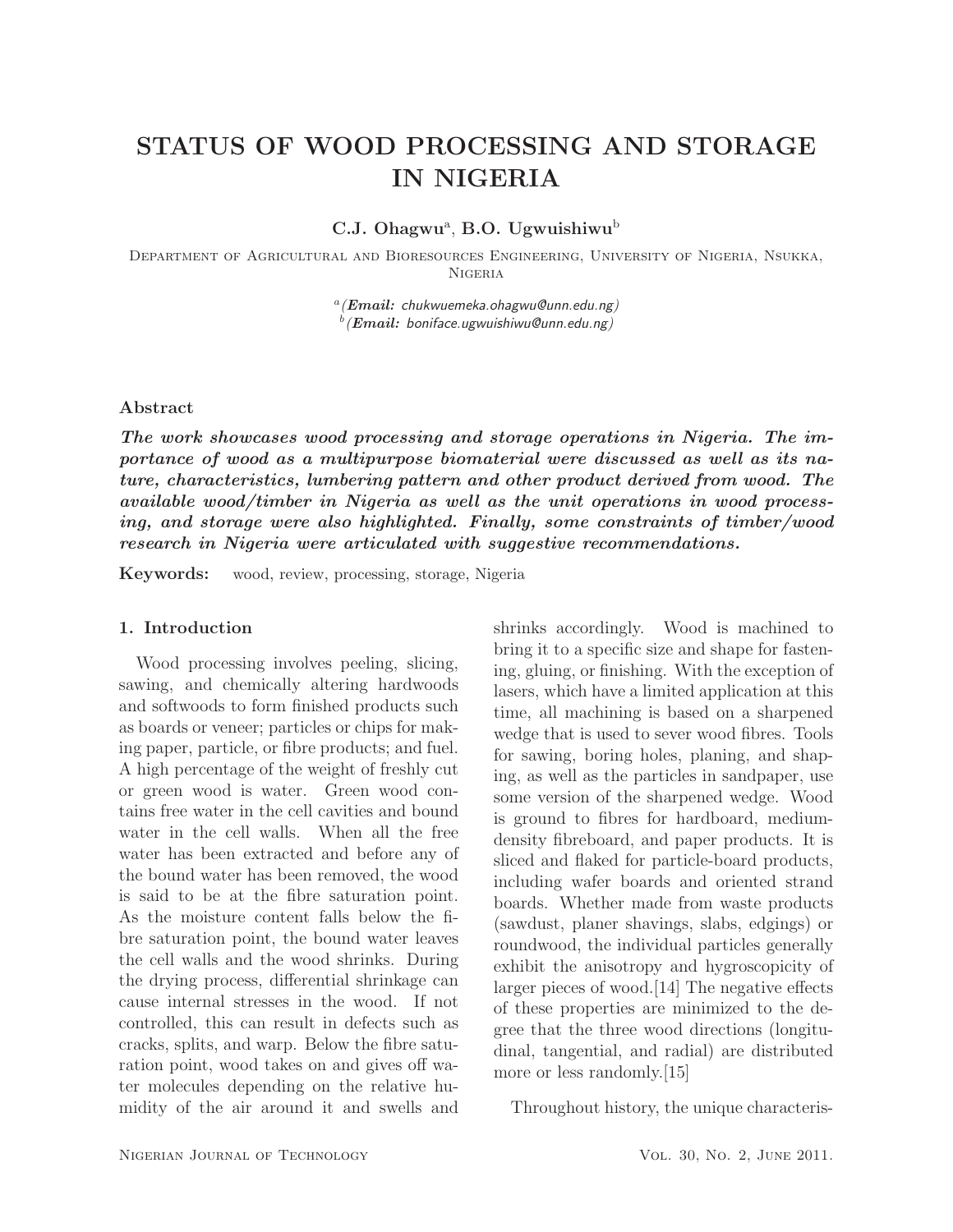tics and comparative abundance of wood have made it a natural material for home, other structures, furniture, tools, vehicles, and decorative objects.[17] Today, for the same reasons, wood is prized for a multitude of uses. Variations in the characteristics of woods, its volume and differences in cellular structure make woods heavy or light, stiff or flexible, and hard or soft. The properties of a single species are relatively constant within limits; therefore, selection of wood by species alone may sometimes be inadequate. [20] However, to use wood to its best advantage and most effectively in engineering applications, specific characteristics or physical properties must be considered. Historically, some species filled many purposes, while other less available or less desirable species served only one or two needs. For example, because white oak is tough, strong, and durable, it was highly prized for shipbuilding, bridges, cooperage, barn timbers, farm implements, railroad crossties, fence posts, and flooring.[21] Woods such as black walnut and cherry were used primarily for furniture and cabinets. Hickory was manufactured into tough, hard, and resilient striking-tool handles, and black locust was prized for barn timbers. What the early builder or craftsman learned by trial and error became the basis for deciding which species were appropriate for a given use in terms of their characteristics. It was commonly accepted that wood from trees grown in certain locations under certain conditions was stronger, more durable, more easily worked with tools, or finer grained than wood from trees in other locations.[18] Wood is a valuable engineering material as ever, and in many cases, technological advances have made it even more useful. In Nigeria, wood uses and applications toe the same concept of purpose to the extent that the demands have been so high resulting in export and domestic uses. These have resulted to rapid depletion on the forest resources. The inherent factors that keep wood in the forefront of raw materials are many and varied, but a chief at-

tribute is its availability in many species, sizes, shapes, and conditions to suit almost every demand. Wood has a high ratio of strength to weight and a remarkable record for durability and performance as a structural material.[5] Dry wood has good insulating properties against heat, sound, and electricity. It tends to absorb and dissipate vibrations under some conditions of use, and yet it is an incomparable material for such musical instruments as the violin, also component part of drums, wooden gong and ekwe. The grain patterns and colours of wood make it an aesthetically pleasing material, and its appearance may be silky enhanced by stains, varnishes, lacquers, and other finishes. It is easily shaped with tools and fastened with adhesives, nails, screws, bolts, and dowels. Damaged wood is easily repaired, and wood structures are easily remodeled or altered. In addition, wood resists oxidation, acid, saltwater, and other corrosive agents, has high salvage value, has good shock resistance, can be treated with preservatives and fire retardants, and can be combined with almost any other material for both functional and aesthetic uses.

Most of the construction works carried out with woods as a raw material usually experience failures as a result of the nature of wood, environmental factors, loads, deformations, characteristic decay and termite attacks etc. These factors twiddle in synergy to the extent of observable engineering structural failures and raw material wastages. These are the features of experiences of a developing countries like Nigeria. This work showcases the need to know some available woods that are gotten locally, their local names, processing and storage techniques of these woods. The objectives of the work cover the following: To review the wood lumbering and processing in Nigeria, appraise the wood available in Nigeria, to know the storage pattern and techniques adopted in Nigeria.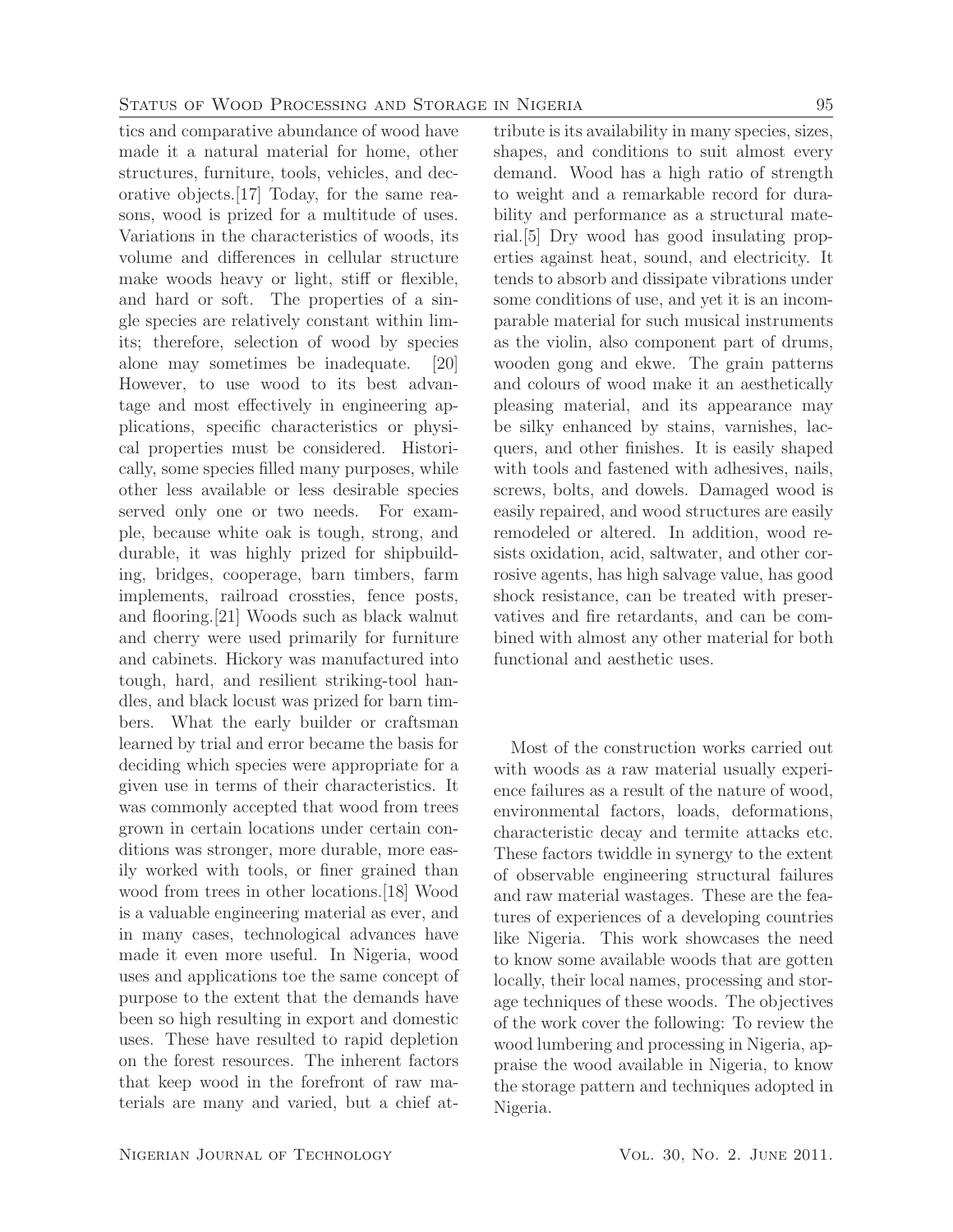

Figure 1: Cross section of white oak tree trunk Source: Ref.[8]. (A) Outer bark (dry dead tissue), (B) inner bark (living tissue), (C) cambium, (D) sapwood,(E)heartwood,(F)pith, and (G) wood rays.Circuit Diagram of a three phase n-level DCC.

#### 2. Literature Review

#### *2.1. Composition and feature of wood.*

The fibrous nature of wood strongly influences how it is used. Wood is primarily composed of hollow, elongate, spindle-shaped cells that are arranged parallel to each other along the trunk of a tree. When lumber and other products are cut from the tree, the characteristics of these fibrous cells and their arrangement affect such properties as strength and shrinkage as well as the grain pattern of the wood.[4]

A cross section of a tree in (Fig 1) shows the following well defined features (from outside to centre): bark, which may be divided into an outer corky dead part (A), whose thickness varies greatly with species and age of trees, and an inner thin living part (B), which carries food from the leaves to growing parts of the tree; wood, which in merchantable trees of most species is clearly differentiated into sapwood  $(D)$  and heartwood  $(E)$ ; and pith (F), a small core of tissue located at the centre of tree stems, branches, and twigs about

which initial wood growth takes place. Sapwood contains both living and dead tissue and carries sap from the roots to the leaves. Heartwood is formed by a gradual change in the sapwood and is inactive. The wood rays (G), horizontally oriented tissue through the radial plane of the tree, vary in size from one cell wide and a few cells high to more than 15 cells wide and several centimetres high. The rays connect various layers from pith to bark for storage and transfer of food. The cambium layer (C), which is inside the inner bark and forms wood and bark cells, can be seen only with a microscope. As the tree grows in height, branching is initiated by lateral bud development. The lateral branches are intergrown with the wood of the trunk as long as they are alive. After a branch dies, the trunk continues to increase in diameter and surrounds that portion of the branch projecting from the trunk when the branch died. If the dead branches drop from the tree, the dead stubs become overgrown and clear wood is formed.

Wood cells – the structural elements of wood tissueare of various sizes and shapes and are quite firmly cemented together. Dry wood cells may be empty or partly filled with deposits, such as gums and resins, or with tyloses. The majority of wood cells are considerably elongated and pointed at the ends; these cells are customarily called fibres or tracheids. The length of wood fibres is highly variable within a tree and among species. Hardwood fibres average about 1 mm  $(1/25 \text{ in.})$  in length; softwood fibres range from 3 to 8 mm  $(1/8 \text{ to } 1/3 \text{ in.})$  in length.

#### 2.1.1. Chemical composition of woods

Dry wood is primarily composed of cellulose, lignin, hemicelluloses, and minor amounts (5% to 10%) of extraneous materials. Cellulose, the major component, constitutes approximately 50% of wood substance by weight. It is a high-molecular-weight linear polymer consisting of chains of 1 to more than 4-linked glucose monomers. During growth of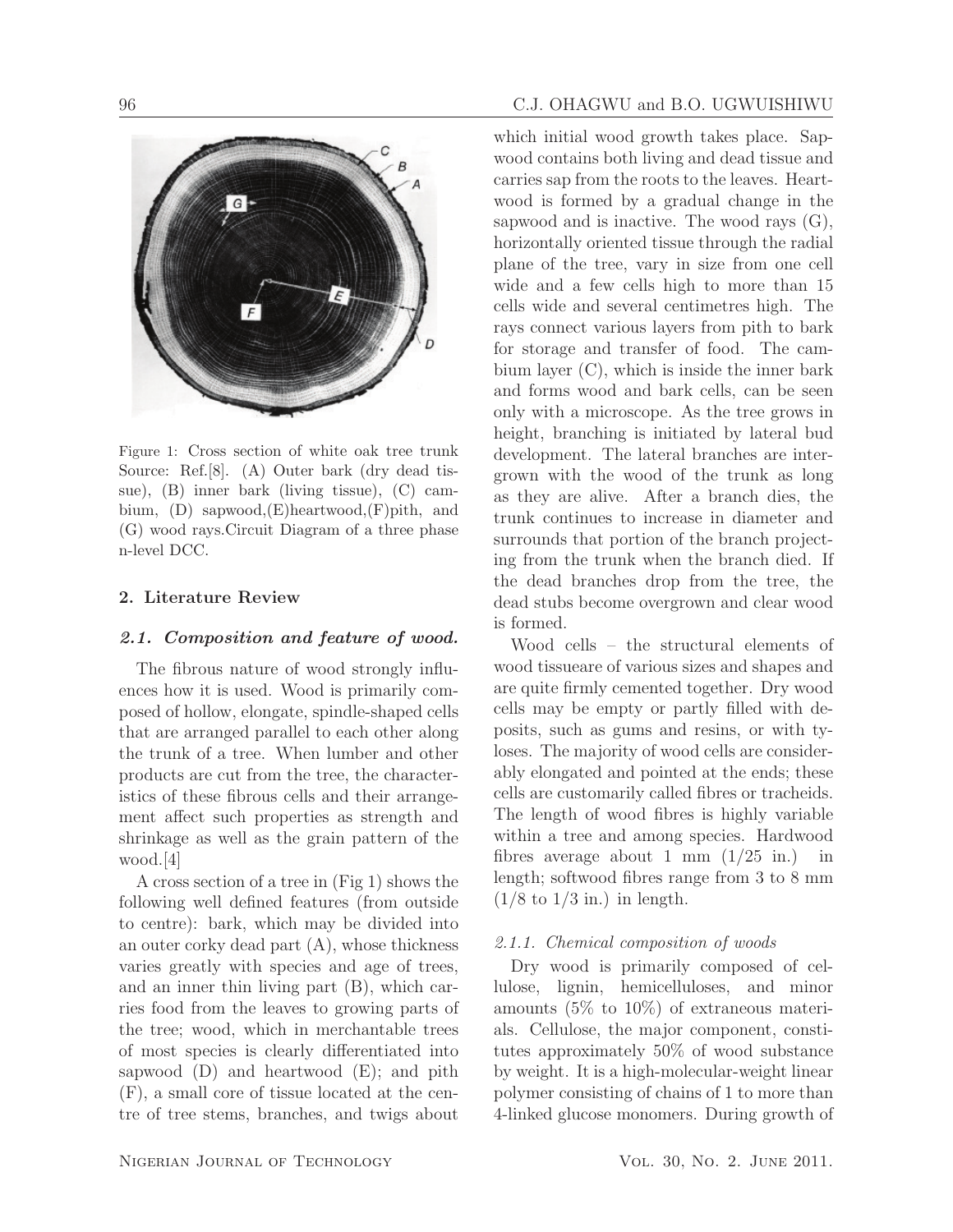the tree, the cellulose molecules are arranged into ordered strands called fibrils, which in turn are organized into the larger structural elements that make up the cell wall of wood fibres. Most of the cell wall cellulose is crystalline.[9]

Delignified wood fibres, which consist mostly of cellulose, have great commercial value when formed into paper. Delignified fibres may also be chemically altered to form textiles, films, lacquers, and explosives. Lignin constitutes 23% to 33% of the wood substance in softwoods and 16% to 25% in hardwoods. Although lignin occurs in wood throughout the cell wall, it is concentrated toward the outside of the cells and between cells. Lignin is often called the cementing agent that binds individual cells together. Lignin is a three-dimensional phenylpropanol polymer, and its structure and distribution in wood are still not fully understood.

### 2.1.2. Hardwoods and Softwoods

Trees are divided into two broad classes, usually referred to as hardwoods and softwoods. These names can be confusing since some softwoods are actually harder than some hardwoods, and conversely some hardwoods are softer than some softwoods. For example, softwoods such as longleaf pine and Douglasfir are typically harder than the hardwoods basswood and aspen. Botanically, hardwoods are Angiosperms; the seeds are enclosed in the ovary of the flower. Anatomically, hardwoods are porous; that is, they contain vessel elements.[1] A vessel element is a wood cell with open ends; when vessel elements are set one above another, they form a continuous tube (vessel), which serves as a conduit for transporting water or sap in the tree. Typically, hardwoods are plants with broad leaves that, with few exceptions in the temperate region, lose their leaves in autumn or winter. Most imported tropical woods are hardwoods. Botanically, softwoods are Gymnosperms or conifers; the seeds are naked (not enclosed in the ovary of the flower). Anatomically, softwoods are nonporous and do not contain vessels. Softwoods are usually conebearing plants with needle- or scale-like evergreen leaves. Some softwoods, such as larches and baldcypress, lose their needles during autumn or winter.[1]

# *2.2. Commercial lumber and quality varieties*

On a larger capacity, commercial lumber is any lumber that is bought or sold in the normal channels of commerce. Commercial lumber may be found in a variety of forms, species, and types, and in various commercial establishments, both wholesale and retail. Most commercial lumber is graded by standardized rules that make purchasing more or less uniform throughout the United States.[2] But in Nigeria, it toes the same line, the only difference is that there are no standardized grading. When sawn, a log yields lumber of varying quality. To enable users to buy the quality that best suits their purposes, lumber is graded into use categories, each having an appropriate range in quality. Generally, the grade of a piece of lumber is based on the number, character, and location of features that may lower the strength, durability, or utility value of the lumber. Among the more common visual features are knots, checks, pitch pockets, shake, and stain, some of which are a natural part of the tree. Some grades are free or practically free from these features. Other grades, which constitute the great bulk of lumber, contain fairly numerous knots and other features. With proper grading, lumber containing these features is entirely satisfactory for many uses. The grading operation for most lumber takes place at the sawmill. Establishment of grading procedures is largely the responsibility of manufacturers associations. Because of the wide variety of wood species, industrial practices, and customer needs, different lumber grading practices coexist. The grading practices of most interest are considered in the sections that follow, under the major categories of hardwood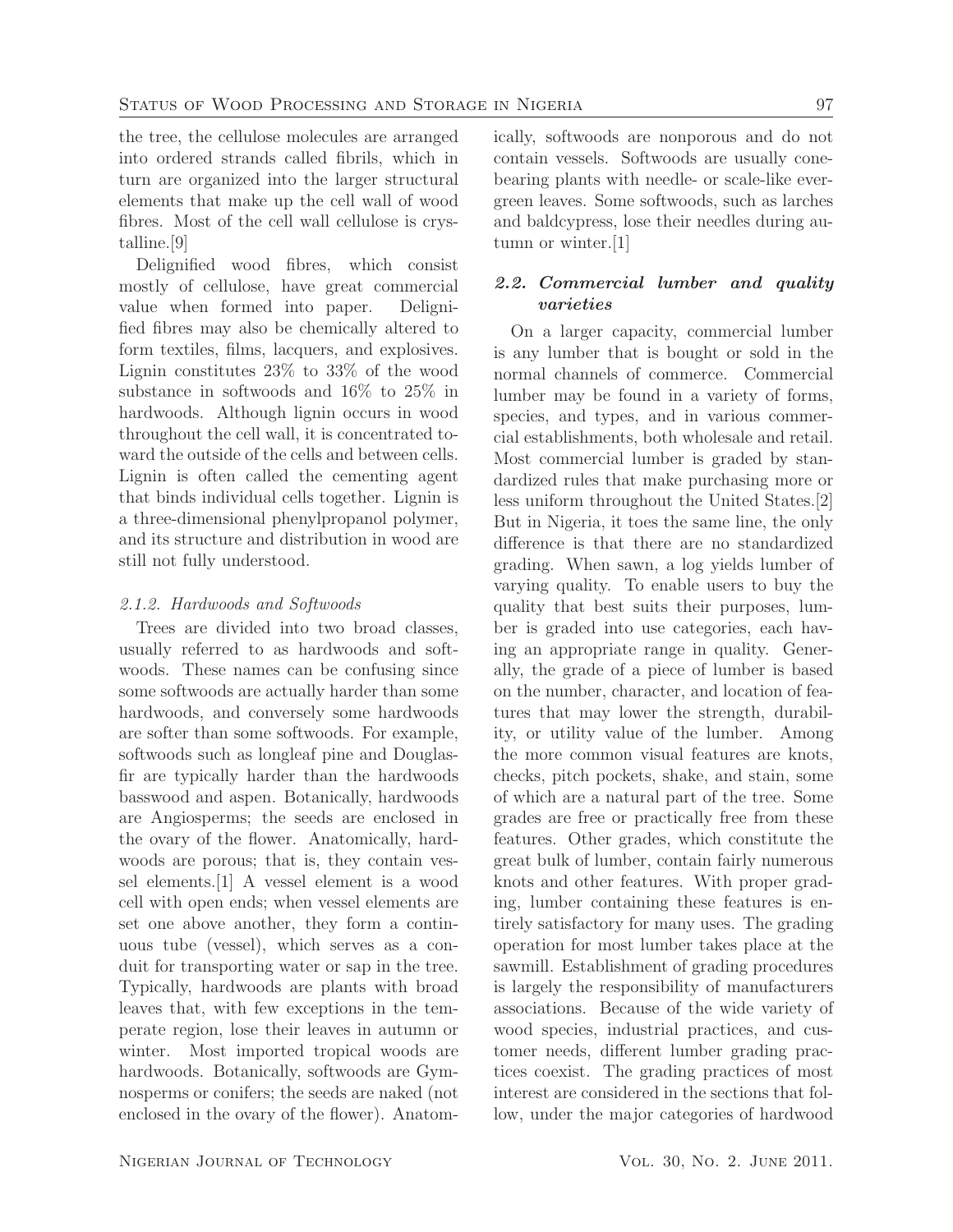# 98 C.J. OHAGWU and B.O. UGWUISHIWU

lumber and softwood lumber.[3]

### *2.3. Wood processing and storage techniques*

Wood is processed by wood processing machine, single sawing machines-sawmill usually saw into sizes for multipurpose functions basically the respective wood usage namely for furniture, roofing, carpentry, etc. The processing of wood involves the conversion of wood into pulp, plywood, particleboards, paper, etc. The area of concern is wood lumbering as means of wood processing. it involves sawing of woods in different sizes namely log (4 x 6 x 12ft), (2in x 6 x 12ft) and so on as the market demand. This size may be for immediate use or for drying for those who have dryer chambers or kiln. After drying to remove moisture content, this is usually done to retain its original shape. The dried wood is further processed into finished product like floor tiles and ceiling board. There are two means of storing/ removing the excess moisture from wood namely: air seasoning (natural) and artificial (kiln seasoning).[17]

Air seasoning: This is done by piling the converted timber into stacks, separating the boards by using skids or stickers, so that the moisture is evaporated by the free circulation of air by natural convection. A good dry site with a firm foundation is necessary. This is the prevalent situation in Nigeria. The seasoning processes are usually joined with wood storage to the tune of common practices like piling, stacking under a roof cover, piling, stacking and covering with cellophane, piling, stacking and left open , soaking in water, and treated with chemical, piling, stacking under a cover roof.

Kiln seasoning: A kiln is a drying room with heating pipes arranged in the floor and ceiling, fans to circulate the hot air and jets to allow the introduction of steam. Most kilns in Nigeria are of the compartment type in which the load of timber remains in the kiln throughout the drying and the air conditions are regulated in accordance with a suitable schedule.

Kiln-dried timber will normally be of a lower moisture content than air-dried material and may be between 6 and 15% depending on the set objectives of kiln drying. For proper kiln operation, the kiln environmental conditions must be known-that is temperature and humidity of the circulating air. A careful record should be kept for the progress of every run so as to provide information when undertaking drying of a similar wood type or as a sort of validation of the drying processes. Other drying methods includes:

Radio-frequency heating: In this method, the wood is placed between two metal plates to which is applied an electric current oscillating at a very high frequency. The high frequency current causes the moistures in the wood to heat up at a more or less uniform rate throughout. Eventually boiling point is reached and, if the steam that then forms can escape freely , the drying rates may become very great indeed depending upon the power input.[13]

Temperature gradient method: In this method of drying, the core of the wood is heated by radio-frequency and the surface deliberately cooled by moist air, thereby inducing moisture movement from the hotter centre to the colder surfaces. This method is very expensive.

Chemical drying: In this method, the surface of the timber are caused to absorb, when in the green state, certain hygroscopic salts such as urea or even common eating salt. The presence of such a salt in the surface tends to keep these damp and inhibit shrinkage while moisture from within is able to diffuse outwards into and out of the surface layers into the atmosphere. The main difficulty in this method is to know the amount of chemical that should be introduced and to what depth, also in ensuring that the timber is not badly discoloured.[14] Fig. 2 below is a typical flow diagram of wood processing unit operations.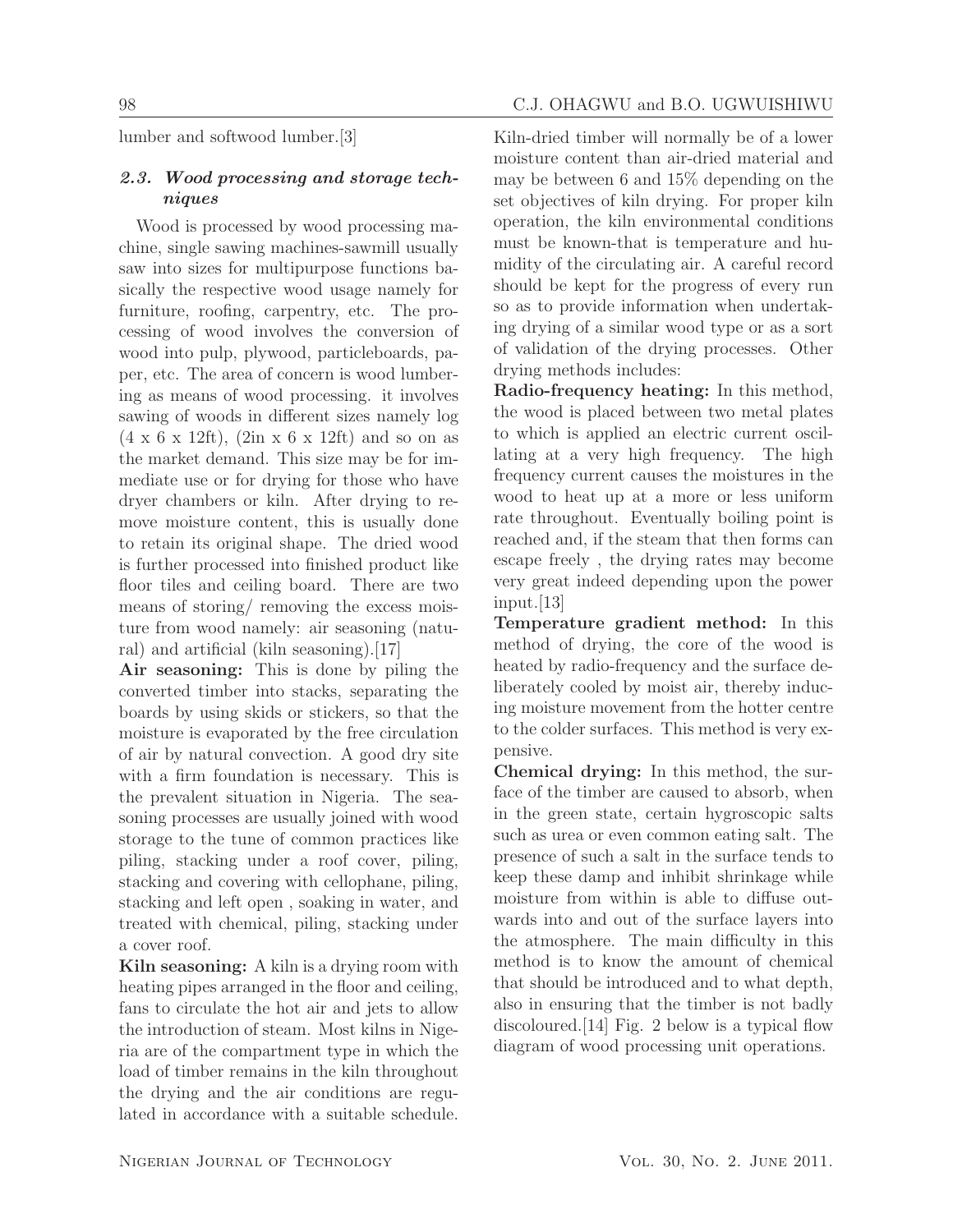

Figure 2: A typical unit operation for wood sawing process.

# *Unit Operation of a Typical Timber Saw Mill*

Extraction – The log will be extracted from the forest. ⇓ Log Yard – Here all logs are measured and calibrated in three dimensional measuring system. ⇓ Here the log are cut into different size that Sawmill – is 12 to 80cm in diameter and 3 to 5m in length. ⇓ Drying – Here energy is required for the drying of Chamber wood– drying process. ⇓ Planner – Here, timber can be further processed in mill a high-performance planer - that is further cut the wood to a desire size. ⇓ Storage or – Here the finished produced will be stored Delivery until it is sold. Execution

### 3.

# *3.1. Some Wood Available in Nigeria and their Local Names*

There are different kinds of wood available in Nigeria, irrespective of their location and usage. They include: Apa, Black

Afara, White Afara, Afromosia, Gmelina, Idigbo, Canarium, Okan, Antiaria, Lagos Mahogany, Berlinia, Ekki, Scented Guarea, Dry zone Mahogany, Camwood, Pterygote, Albizia, Alstonia, Makore, White sterculia, Owewe,Dist, Okwen, Obeche, Opepe, African Walnut, Mansonia, Teak, Ebony, Guarea, Iroko, Abura, Ogea, Pterocarpus, Erimado, Agba, Akpu, Danta, Celtis, walnut, etc.

Traditionally, timbers have been used to a significant extent in construction purposes and particularly building constructions. Over 80% of the timber and timber products in Nigeria are utilized for different purposes. The major purpose of timber in building construction are roofing members, doors, frames, staircases, They are also used for scaffolding and shuttering during construction. Others include: construction of fishing boats, poles and piles and rail sleepers etc.. In road construction, large quantities of woods are also used for frameworks, pilling materials, road signboards, temporary shades, road paving plants in temporary construction site. They are also used at petroleum exploitation sites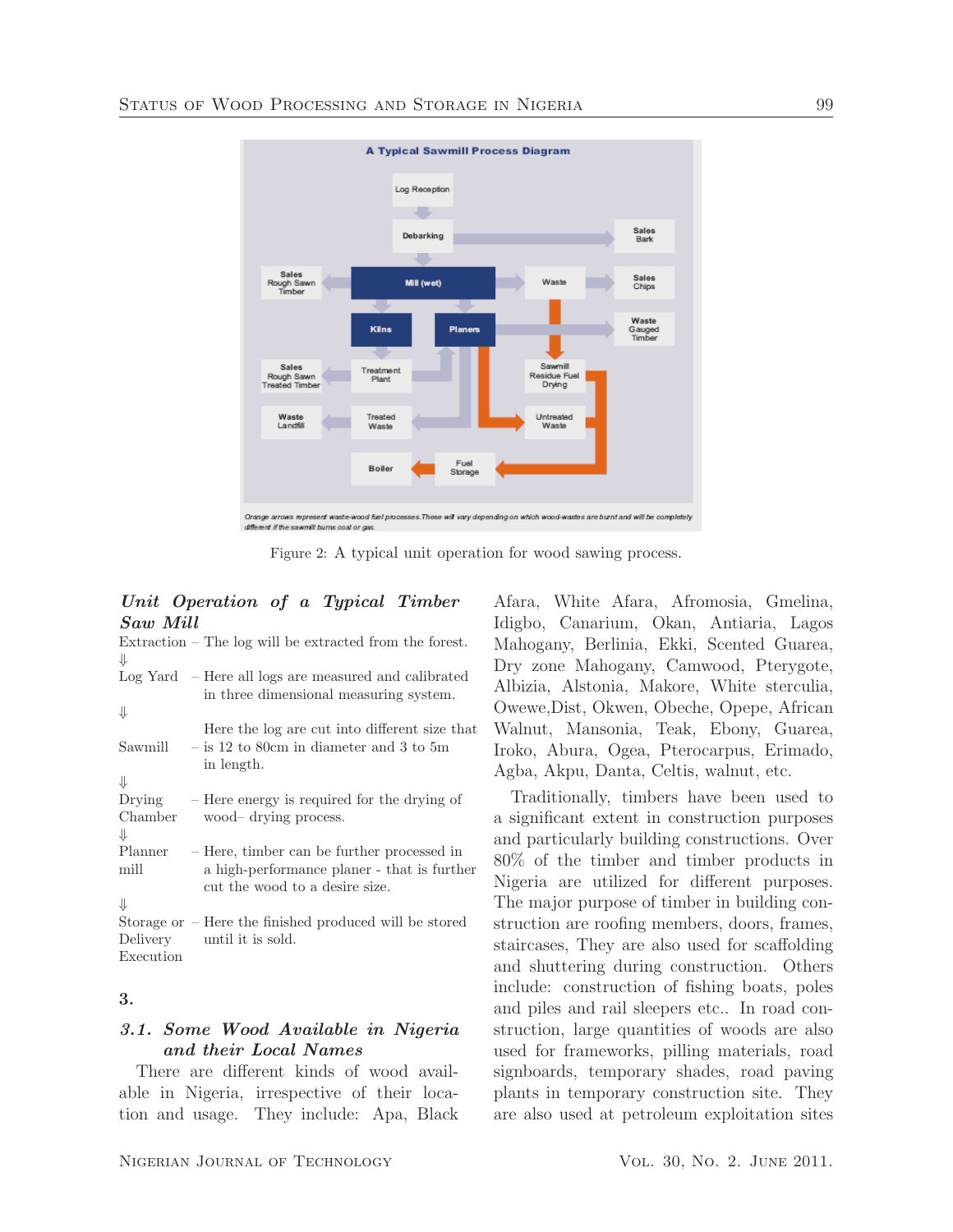| Used           | <b>Item</b>                          |
|----------------|--------------------------------------|
| code           |                                      |
| 1              | Plywood and veneers                  |
| $\overline{2}$ | Furniture and high class joinery     |
| 3              | Heavy construction                   |
| 4              | Utility timber (that is general pur- |
|                | pose woodwork)                       |
| $\frac{5}{2}$  | Pulp and matches                     |
|                | Specialized uses (tools and carving) |

Table 1: Shows the general code used for wood. \*

 $*$  Source: [17]

and in furniture industries. The general properties have been codified as follows:

Density coding: runs from 1 for very light to 10 for very heavy.

Strength coding: run from S1 for very strong to S7 for weak.

Durability coding: run from 1 for extremely durable to 10 for least durable.

Permeability coding: run from 1 for very permeable (can be penetrated with wood preservation under pressure treatment) to 7 for least permeable.

Colour of heartwood: the appearance has an important effect on the end use.[10]

Table 1.0 above shows different codes for different wood and its products that turn out to be used for production of finished products. For code1 such woods are usually used plywood and veneers production, code 2 is also used to classify woods used furniture and high class joinery. For heavy constructions, it is classify as code 3 while code 4, 5, and 6 are meant for utility timber (general purpose wood), pulp and matches and specialized uses (tools and carving woods) respectively.

Table 2, further take into consideration the wood types (species) and their corresponding colour , density codes, strength code, durability code, use code and permeability code. This makes wood selection easy and accessible for users.

# *3.2. Wood products and industry in Nigeria*

Wood products in Nigeria include sawnwood, wood based panels, i.e. plywood and particleboards, and paper and paperboard i.e. Newsprints, Printing and writing paper and other paper and paper boards i.e. Kraft paper. Nigeria does not presently produce fibreboard. The nature of statistics on these products is disjointed because there are no systematised methodologies for their regular collection either at the Federal, State or at Local Government Levels. What exist are ad-hoc studies, which are rather periodic in Nature. The review in this section is based on the last series of studies specifically the wood-based Industrial sector review of 1994 and the Forest Resources Study of 1998 undertaken by the Federal Department of Forestry and a quick field survey by[17] From available evidence, the number of wood based industries in Nigeria has been increasing except for sawmills, which declined from 1700 in 1993 to 1349 in 1997. As at 1993, the General Wood and Veneer Consultant Ltd, Canada who was employed by the Federal Department of Forestry to carry out studies on the wood based industries revealed that there were altogether 1715 wood industries in Nigeria consisting of 1700 sawmills, 8 plymills, 4 particle board mills and 3 paper mills. However, by 1997, the Beak Constants Ltd in collaboration with Geomatics international Canada who was employed by the Federal Department of Forestry to carry out a Forest Resource Study, revealed that the number of wood based industry had declined from the level of 1715 in 1993 to 1373. These consist of 1349 sawmills, 10 Plymills, 4 ParticleBoard mills, 3 Paper mills and 7 Match and splints factories. The major wood processing industries in Nigeria are typically large capacity facilities such as large sawmills, plywood mill, pulp and paper plants etc. In particular, the sawmills are designed to handle large diameter logs. The sawmills are essentially distributed between small, medium and large scale in the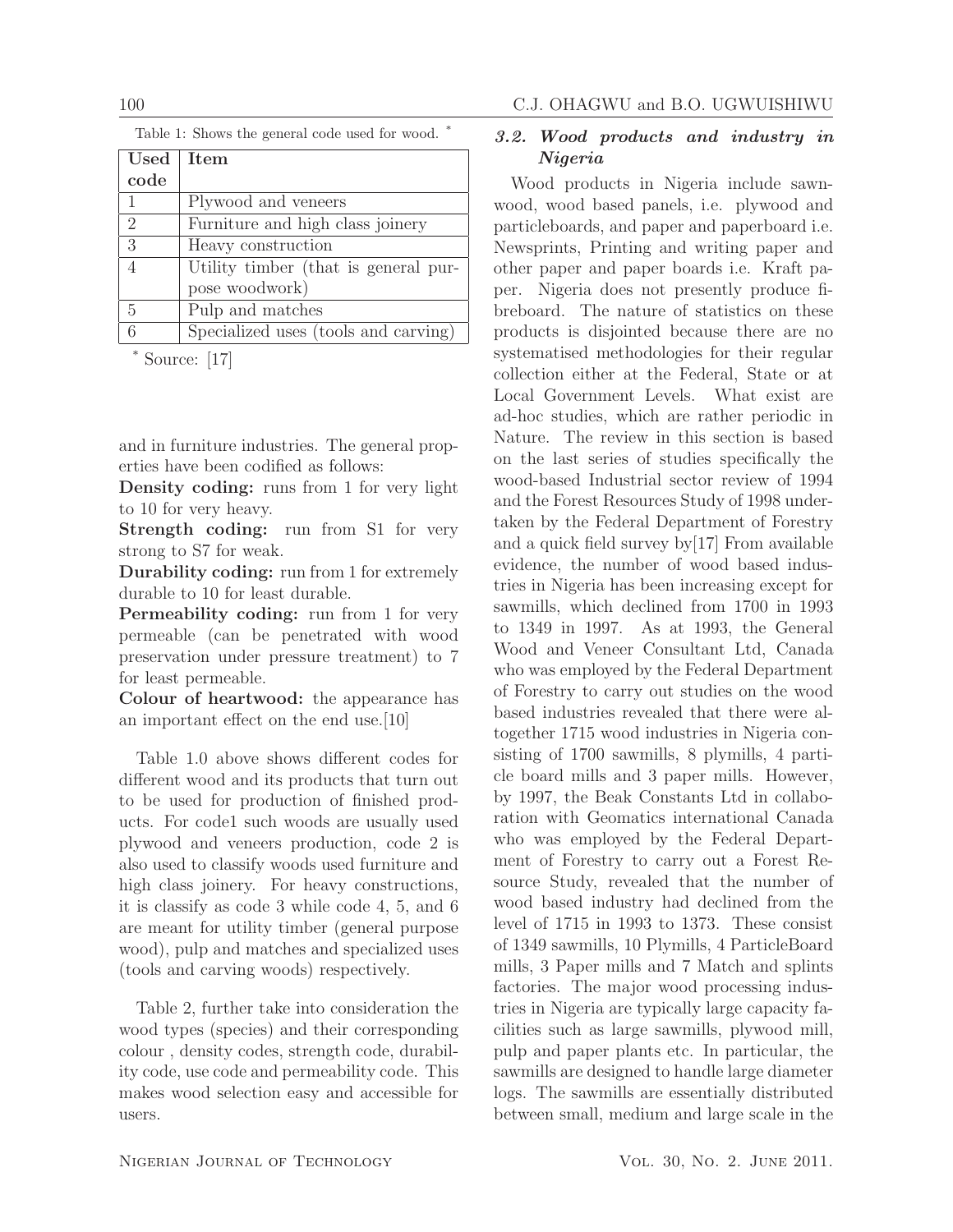| <b>Species</b>           | Group          | Colour<br>of | Density        | Strength       | Natural        | Use            | Permeability   |
|--------------------------|----------------|--------------|----------------|----------------|----------------|----------------|----------------|
|                          |                | heartwood    | code           | group          | durability     | code           | code           |
|                          |                |              |                |                | code           |                |                |
| Afzelia africana         | $\overline{2}$ | Yellow brown | $\Omega$       | S3             |                | 1,2,3          |                |
| Acacia albida            | $\overline{4}$ | yellow       | $\overline{7}$ | S5             | $\overline{4}$ | $\mathfrak{D}$ | $\overline{2}$ |
| Baillonella toxisperma   | 3              | Red brown    | $8+$           | S <sub>3</sub> | 1              | 1,2,3,6        |                |
| Berlina spp              | 3              | Purple brown | $10+$          | S <sub>1</sub> | $\mathbf{1}$   | 3.6            |                |
| Coula edulis             | $\overline{2}$ | Red brown    | 9              | S <sub>1</sub> |                | 2,3,6          | $\mathbf{1}$   |
| Cola gigantean           | $\overline{4}$ | Grey brown   | $\overline{7}$ | S <sub>6</sub> | $\overline{4}$ | 2,4            |                |
| Corynanthe paclyceras    | 3              | Yellow brown | $\mathbf{8}$   | S <sub>3</sub> | 3              | 2,3,6          |                |
| Diospyrosmanni           | 6              | Black        | $0+$           | S <sub>2</sub> | $\overline{4}$ | 2,6            | 3              |
| Damiellaogea             | 3              | Red brown    | 7              | S <sub>6</sub> | $\overline{2}$ | 2,4            | $\overline{2}$ |
| Eucalyptus robusta $(p)$ | $\overline{2}$ | Red brown    | 9              | S3             | $\overline{2}$ | 2,3            |                |
| Khaya ivorensis          | 3              | Red brown    | $\overline{7}$ | S5             | 3              | 1,2            | 3              |
| Ficus mucuso             | 5              | Yellow       | 6              | S7             | $\overline{4}$ | 1,2,4          |                |
| Gmelina arborea          | $\overline{4}$ | White        | $\overline{7}$ | S <sub>6</sub> | 3              | 1,2,4,5        | 3              |
| Hannoa klameana          | 5              | White        | $\overline{4}$ | S7             | $\overline{4}$ | 1,2,4,5        | 3              |
| Lophira alata            | $\mathbf{1}$   | Park brain   | 10             | S <sub>1</sub> | $\mathbf{1}$   | 3              | 3              |
| Morus mesozyga           | $\overline{2}$ | Yellow brown | 9              | S <sub>1</sub> | 3              | 1,2,3          |                |
| Newtonian spp            | $\overline{2}$ | <b>Brown</b> | 8              | S3             | 3              | 1,2,3          |                |
| Xylopia rubescens        | 3              | Yellow       | 8              | S3             | $\overline{4}$ | 1,2,4          |                |

| Table 2: A group of few Nigerian woods according to general properties and end use performance. |  |  |  |  |  |  |  |
|-------------------------------------------------------------------------------------------------|--|--|--|--|--|--|--|
|                                                                                                 |  |  |  |  |  |  |  |

\* Source: [17]

proportion of 81%: 13%: 6%. Though the number of sawmills decreased, production has not decreased commensurately. This is because even though wood industries are finding it increasingly difficult to obtain desirable sizes of popular tree species, like Mansonia ultissima, Milicia exclesa and Khaya species from Nigerian forests, they have been forced to expand the range of exploited species to species which hitherto were regarded as uneconomic. By 1990, the Nigerian sawmill capacity was estimated at 11,684,000m<sup>3</sup>/year in log equivalent and capacity utilisation was 46% i.e.  $5,422,000 \text{ m}^3/\text{year}$ . It was estimated that by 1993 capacity had dropped to 5,842,000  $\text{m}^3$  while production was  $2{,}711{,}000 \text{ m}^3$ . However based on the findings of Beak International and the field survey carried out by [17], it was estimated that by 1997, the capacity would have dropped to 4,635,800 with a corresponding output of about 2,000,000 m<sup>3</sup> . Production also might have gradually declined. The 10 plymills are integrated complexes with sawmills and four particleboard plants. The capacity of the 10 mills was estimated at  $158,000 \text{ m}^3$  by 1997 and capacity utilisation then was 35% generally bringing the total production to  $55,125 \text{ m}^3$ . Import of wood based panels have continued to declined from 70,000m<sup>3</sup> where it peaked in 1980 to  $20,000m^3$  in 1990 and  $12,000m^3$  in 1997. There are at present four particle board mills in the country but some of them are having problems. In 1993, the existing capacity was estimated at  $85{,}500$  m<sup>3</sup> with a capacity utilisation of  $44\%$  and an output of  $39,500 \text{ m}^3$ . This situation has remained largely so. There are three pulp and paper mills in Nigeria with a total installed pulp capacity of 102,000 mt per annum and a paper capacity of 207,000 mt per annum. Since 1990, the production of newsprint had been declining from 31,000 mt out of an installed capacity of 100,000 mt per annum, to only 3,000 mt, in 1993. The Nigerian Newsprint Manufacturing Company (NNMC) had remained shut since 1994, due to problems of spare parts and other logistic problems. The Nigerian Paper Mill (NPM) at Jebba produces industrial grade paper, specifically kraft and kraft linerboard. The old paper machine had a capacity of 12,000 mt but since 1994, a new machine with capacity of 65,000 mt has gone on stream. Production of paperboard in 1990 was 12,498 mt and declined progressively to 2313 mt in 1992 from where a gradual up turn began. Paperboard production by 1996 was 19,744 mt and production had remained at this level. The third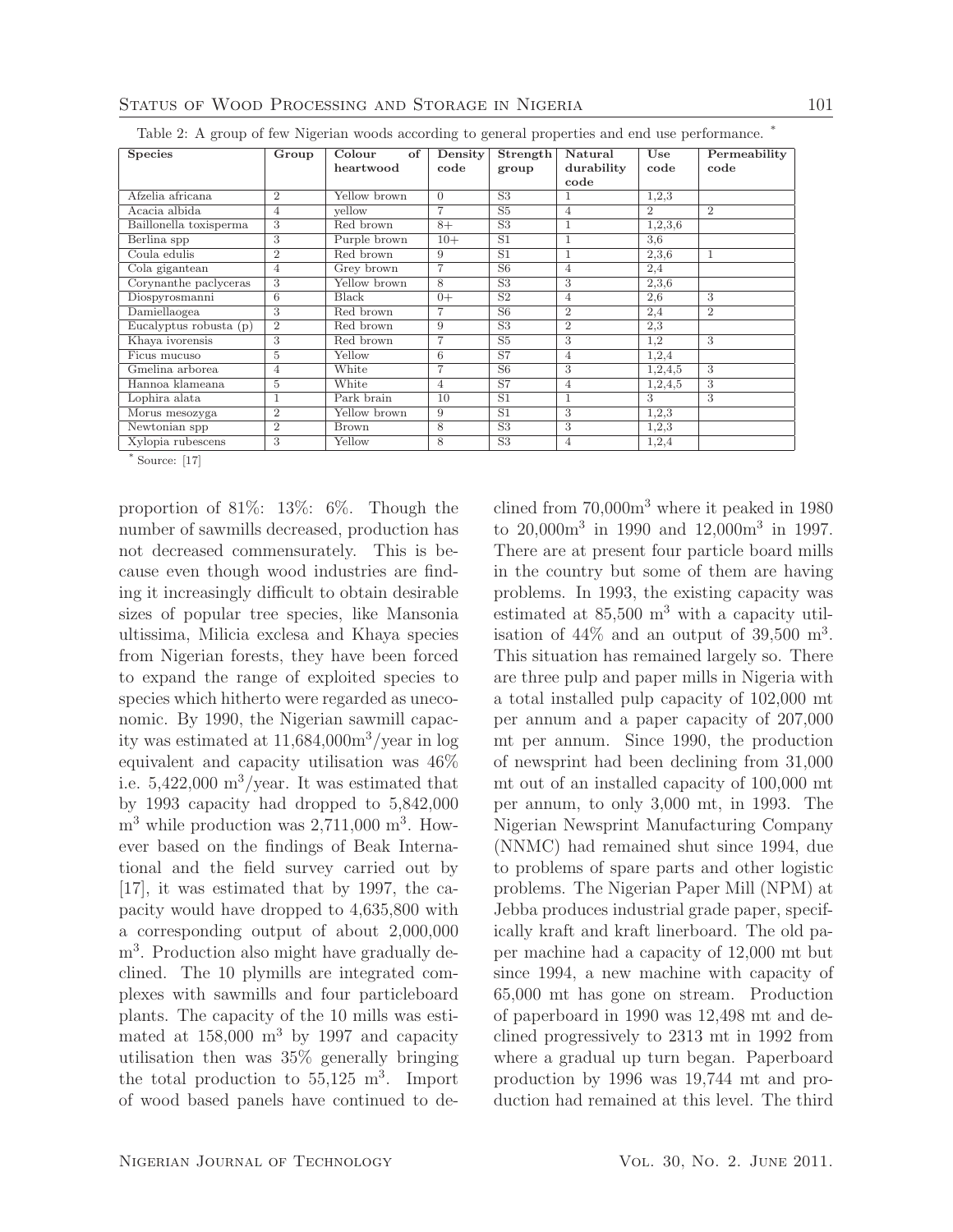mill is the Nigerian National Paper Manufacturing Company Ltd (NNPMC) Iwopin with a proposed installed capacity of 100,000 mt/yr of printing and writing paper. After a protracted history of delays only 30,000 mt/yr of printing and writing paper was installed by 1995. Test production with imported pulp resulted in 2,500 mt of printing and writing paper in 1995 and 966 mt in 1996. Production has not increased appreciably from this mill ever since. The production in the pulp and paper industry has been constrained by inadequate working capital, spare parts and long fibre unavailability.[12]

# *3.3. Existing Methodologies for data collection.*

The most tested and viable method for wood product data collection in Nigeria is through investigations and enumeration. This essentially entail the design and administration of questionnaires by field workers. Usually, this is supported by personal visits and interviews of factory and management staff of the various factories essentially to clarify and validate reported data. Another method involves sending letters to State Forestry Departments through their Directors requesting them to furnish available information to the Federal Department of Forestry. Telephones and radio links are also adopted. Forestry statistics are also collected from progress reports from states and other institutions during National Forestry Development Committee (NFDC) meetings. Field offices in addition submit monthly, quarterly and annual reports and expenditure returns, which are essential sources of forestry statistics. Reliance is also placed on proceedings from seminars, workshop, symposium and conferences such as the Forestry Association of Nigeria. Other secondary data are collected from relevant publications.

# 102 C.J. OHAGWU and B.O. UGWUISHIWU

# 3.3.1. Existing methods of data processing and validation

Data processing includes data compilation, validation and dissemination. Data processing usually starts with editing and coding of survey results into appropriate data bases and this is either followed by manual or computer processing. Sorting them into various databases, ranging from statistical bulletins to computer based databases or output. Sorting is done first by industry and then by products. The mean production levels are computed for the various products based on the sample size and the method of sampling adopted. Once this has been achieved, the means are projected to aggregate levels depending on the sampling frame for the respective industries.

# *3.4. Constraints in Data Collection in Nigeria*

Many constraints still exist in Nigeria as far as forest sector statistics continue and they include the following:

# • Funding and Appropriate Infrastructure

Funding is the singular problem facing forestry data collection in Nigeria. A lot of lip service is still being paid to this very important issue in Nigeria. Allocation is piece meal and not adequate. Means of transport which are very crucial to the successful collection of information are conspicuously absent while equipment (computers) necessary for data processing are yet to be provided.

# • Public Attitude

Public attitude is also a constraint. As in most cases, the public views Government statisticians with suspicion and hostility. They are usually not receptive to the idea of furnishing information about their concerns because more often than not, such requests are misconstrued for taxation purposes. This general poor attitude on the part of the public needs to be improved if forest sector statistics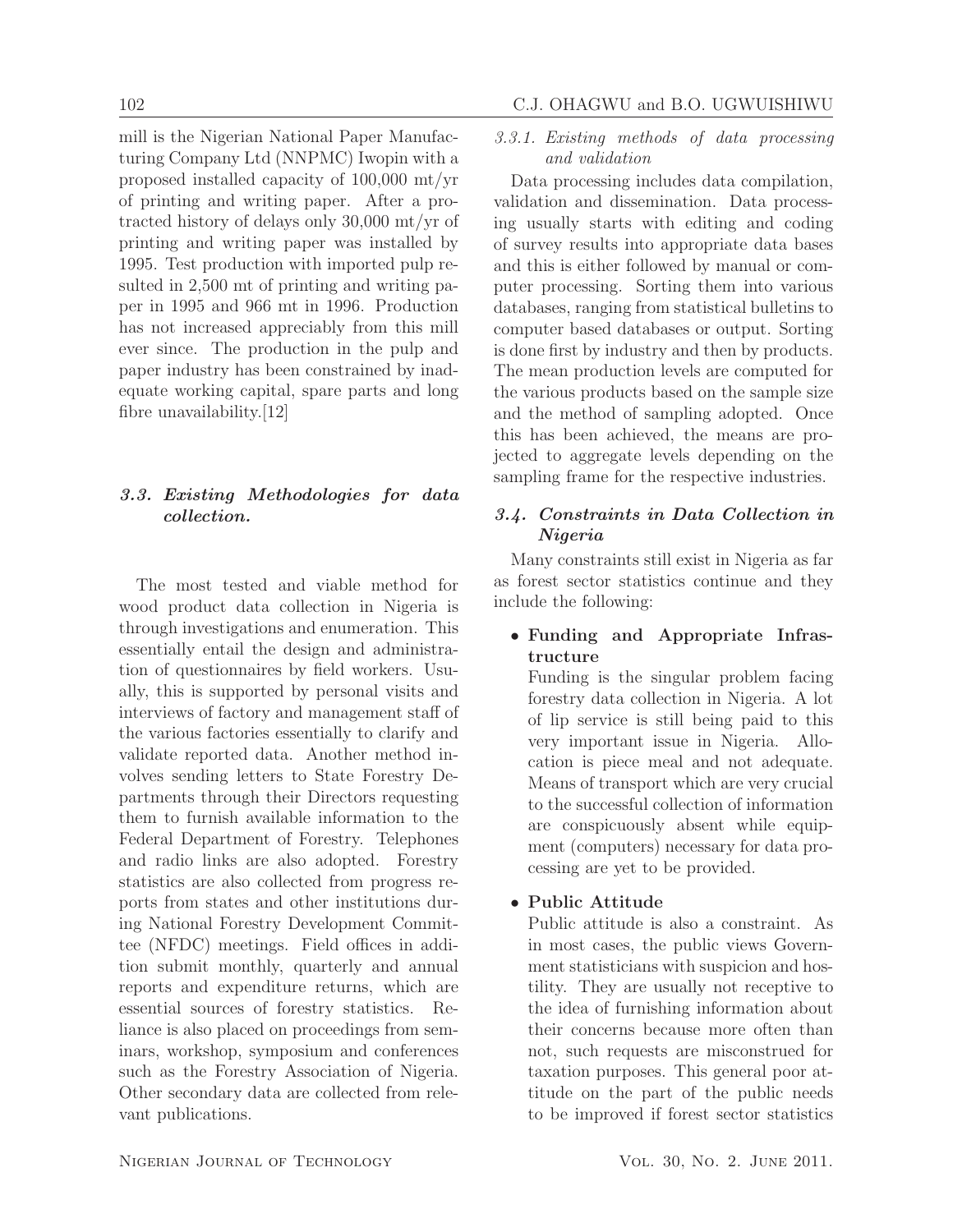will be successfully collected and disseminated.

#### References

- 1. Alden, H.A. 1997. Softwoods of North America. Gen. Tech. Rep. FPL-GTR-102. Madison, WI: U.S. Department of Agriculture, Forest Service, Forest Products Laboratory. [17] Aruofor, R.O. 1996. Sawmill Industry in Nigeria, Federal Department of Forest Research Ibadan.
- 2. Berni, C.A.; Bolza, E.; Christensen, F.J. 1979. South American timberscharacteristics, properties, and uses of 190 species. Melbourne, Australia: Commonwealth Scientific and Industrial Research Organization, Division of Building Research.
- 3. Bolza, E.; Keating, W.G. 1972. African timbersthe properties, uses, and characteristics of 700 species. Melbourne, Australia: Commonwealth Scientific and Industrial Research Organization, Division of Building Research.
- 4. Building Research Establishment, Department of Environment. 1977. A handbook of softwoods. London: H. M. Stationery Office.
- 5. Building Research Establishment, Princes Risborough Laboratory; Farmer, R.H. 1972. Handbook of hardwoods. Rev., 2d ed. London: H. M. Stationery Office.
- 6. Chudnoff, Martin. 1984. Tropical timbers of the world. Agric. Handb. 607. Washington DC: U.S. Department of Agriculture.
- 7. Hardwood Market Report: Lumber News Letter. Memphis, TN.
- 8. Kollman, F.F.P.; Ct, W.A., Jr. 1968. Principles of wood science and technology I-solid wood. New York, SpringerVerlag New York, Inc.
- 9. Kretschmann, D.E.; Bendtsen, B.A. 1992. Ultimate tensile stress and modulus of elasticity of fast-grown plantation loblolly pine lumber. Wood and Fiber Science. 24(2): 189203.
- 10. Kretschmann, D.E.; Green, D.W. 1996. Modeling moisture contentmechanical property relationships for clear Southern Pine. Wood and Fiber Science. 28(3): 320337.

### • Dissipation of efforts

Funding has been listed as the main constraints but perhaps if there had been greater co-ordination among the various institutions collecting forestry statistics may be more should have been achieved. Presently, a lot of effort is being dissipated by various interested organisations with very little results to show for it. [18]

### 4. Conclusion and Recommendation

### *4.1. Conclusion*

Wood has been known for a multitude of uses. Variations in the characteristics of woods, its volume and differences in cellular structure make woods heavy or light, stiff or flexible, and hard or soft. The properties of a single species are relatively constant within limits; therefore, selection of wood by species alone may sometimes be inadequate. However, to use wood to its best advantage and most effectively in engineering applications, specific characteristics or physical properties must be considered. The wood varieties available in Nigeria were reviewed with their processing and storage techniques. The work also covers the wood product industrys overview, what has happened, what is going on, in the wood industry with corresponding constraint and limitations.

### *4.2. Recommendation*

There should be a periodic review of wood processing and storage in Nigeria especially in decade interval to appraise the industry that feeds construction industry, furniture, paper mill industry etc. Also, there should be government intervention in terms of research and development and training in wood production and the industry to support private sector initiatives in wood production especially in particle board, ply wood, veneer production and other wood conversion strategies etc.

NIGERIAN JOURNAL OF TECHNOLOGY VOL. 30, NO. 2. JUNE 2011.